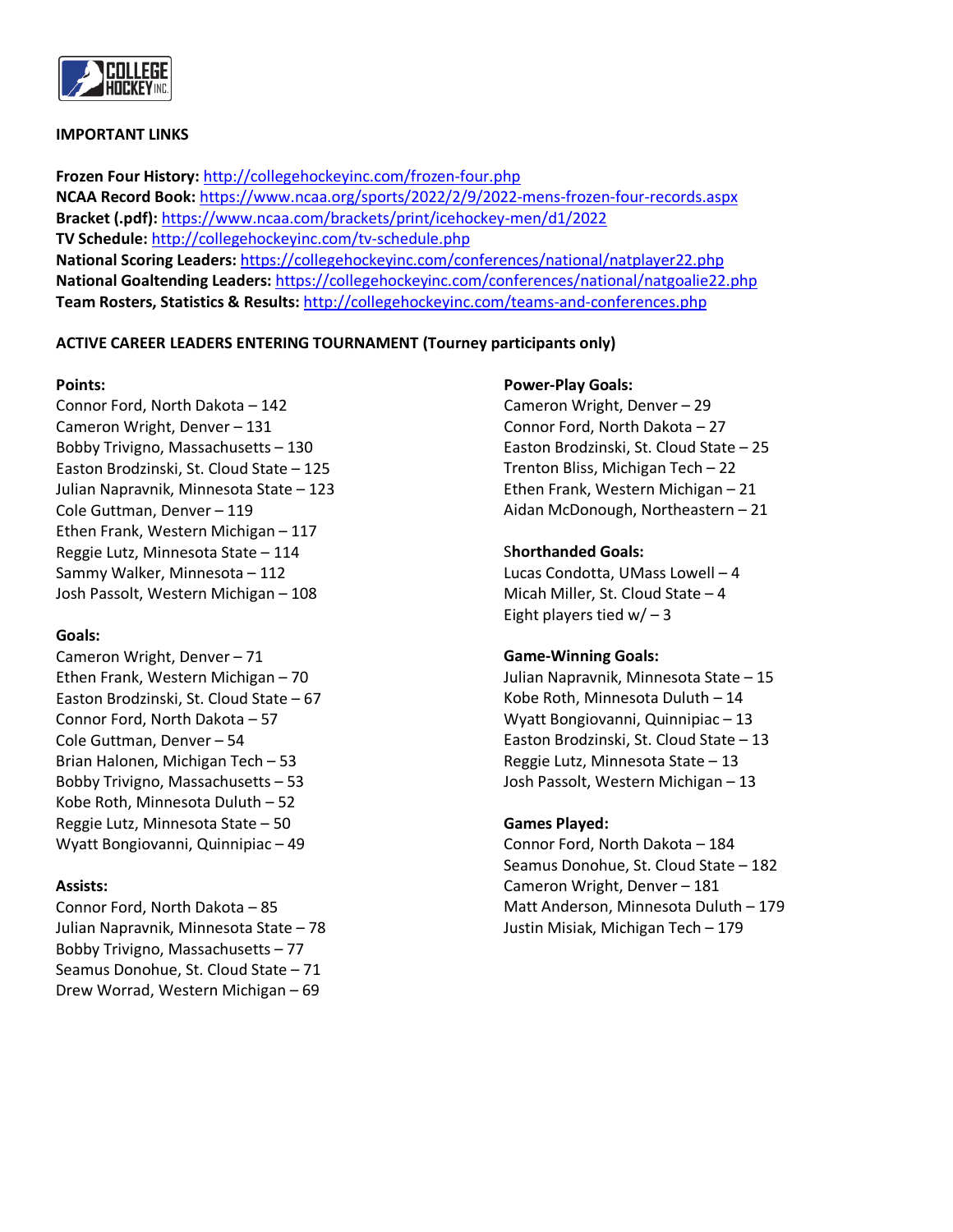

## **ACTIVE CAREER LEADERS ENTERING TOURNAMENT (Tourney participants only)**

## **Games Played:**

Dávid Hrenák, St. Cloud State – 146 Dryden McKay, Minnesota State – 136 Zach Driscoll, North Dakota – 135 Matt Murray, Massachusetts – 120 Matthew Galajda, Notre Dame – 110

## **Saves:**

Dávid Hrenák, St. Cloud State – 3,368 Zach Driscoll, North Dakota – 3,176 Matt Murray, Massachusetts – 2,830 Dryden McKay, Minnesota State – 2,676 Matthew Galajda, Notre Dame – 2,445

## **Wins:**

Dryden McKay, Minnesota State – 110 Dávid Hrenák, St. Cloud State – 82 Matthew Galajda, Notre Dame – 77 Zach Driscoll, North Dakota – 74 Matt Murray, Massachusetts – 73

## **Save Percentage (Min. 2,000 minutes played):**

Dryden McKay, Minnesota State – .932 Matthew Galajda, Notre Dame – .930 Erik Portillo, Michigan – .929 Dylan St. Cyr, Quinnipiac – .926 Blake Pietila, Michigan Tech – .922 Owen Savory, UMass Lowell – .922

## **Goals-Against Average (Min. 2,000 minutes played):**

Dryden McKay, Minnesota State – 1.45 Matthew Galajda, Notre Dame – 1.71 Blake Pieitla, Michigan Tech – 1.94 Erik Portillo, Michigan – 2.00 Ryan Fanti, Minnesota Duluth – 2.05

## **Shutouts:**

Dryden McKay, Minnesota State – 33 Dávid Hrenák, St. Cloud State – 14 Matt Murray, Massachusetts – 14 Zach Driscoll, North Dakota – 12 Yaniv Perets, Quinnipiac – 11 Owen Savory, UMass Lowell – 11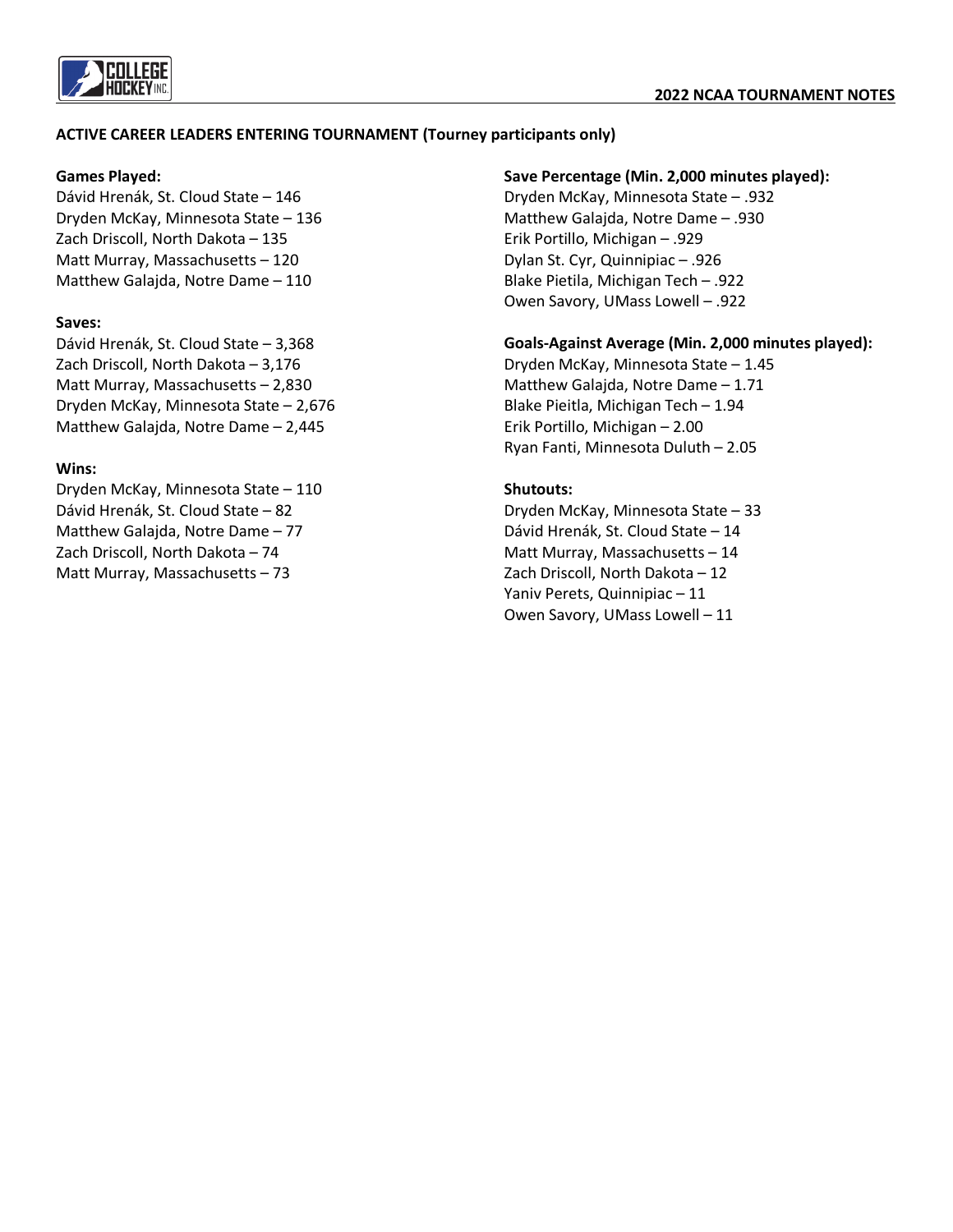

**Most NCAA Tournament Appearances:**

Michigan, Minnesota – 39 Boston University – 37

North Dakota – 34 Denver – 30 Michigan State – 27 Harvard – 26 Wisconsin – 26 Clarkson, Cornell, New Hampshire – 22

Other 2022 Tournament teams: St. Cloud State – 16 Minnesota Duluth – 15 Michigan Tech – 14 Notre Dame – 13 UMass Lowell – 9 Minnesota State, Northeastern, Quinnipiac – 8 Western Michigan – 7 Massachusetts – 4 American International – 3

## **Longest Active NCAA Appearance Streaks:**

Minnesota Duluth – 7 Notre Dame – 6 Minnesota State, St. Cloud State – 4 American International, Massachusetts, Quinnipiac – 3

## **Most Championships:**

Michigan – 9 Denver, North Dakota – 8 Wisconsin – 6 Boston College, Boston University, Minnesota – 5 Lake Superior State, Michigan State, Michigan Tech, Minnesota Duluth – 3 Colorado College, Cornell, Maine, Rensselaer – 2 Bowling Green, Harvard, Massachusetts, Northern Michigan, Providence, Union, Yale – 1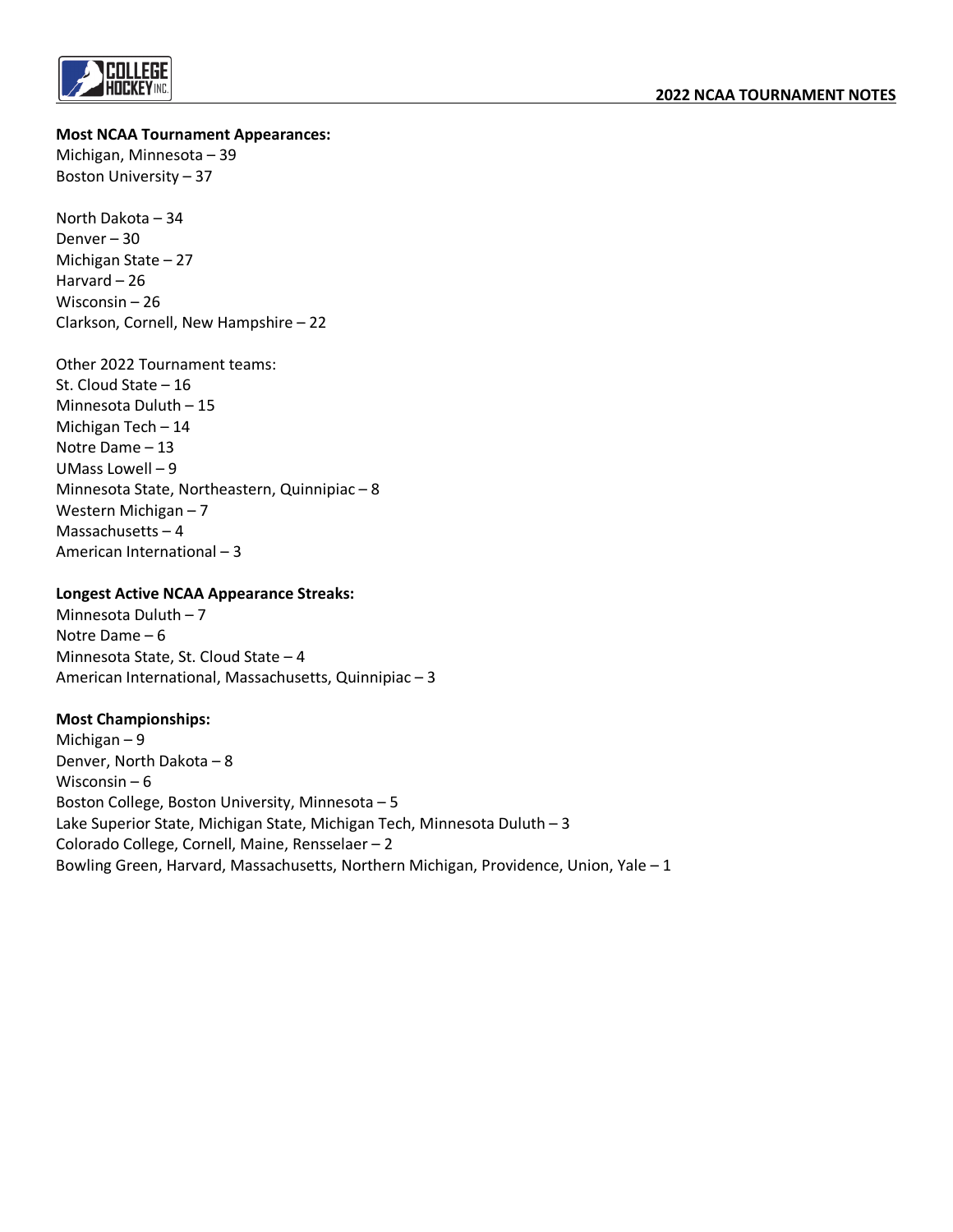

## **Longest Stretch Since Last Appearance:**

UMass Lowell, Western Michigan – 2017 Michigan Tech – 2018 Denver, Harvard, Northeastern – 2019

## **NCAA Appearances by 2022 Tournament Coaches**

18 – Jeff Jackson, Notre Dame (6, including 2 titles, with Lake Superior State)

- 12 Scott Sandelin, Minnesota Duluth (3 titles)
- 10 Bob Motzko, Minnesota (8 with St. Cloud State)
- 8 Mike Hastings, Minnesota State
- 8 Rand Pecknold, Quinnipiac
- 7 Norm Bazin, UMass Lowell
- 7 Ted Donato, Harvard
- 6 Mel Pearson, Michigan (2 with Michigan Tech)
- 5 Brad Berry, North Dakota
- 4 Greg Carvel, Massachusetts
- 3 David Carle, Denver
- 3 Eric Lang, American International
- 3 Brett Larson, St. Cloud State
- 2 Joe Shawhan, Michigan Tech
- 1 Pat Ferschweiler, Western Michigan
- 1 Jerry Keefe, Northeastern

## **Coaches Coaching their Alma Mater:**

Norm Bazin, UMass Lowell Brad Berry, North Dakota David Carle, Denver Greg Carvel, Massachusetts (master's degree) Ted Donato, Harvard Pat Ferschweiler, Western Michigan Eric Lang, American International

#### **Tournament Most Outstanding Players**

37 former winners have gone on to play in the NHL, including 2021-22 NHLers Shayne Gostisbehere (Union, 2014); Jon Gillies (Providence, 2015), Drake Caggiula (North Dakota, 2016); and Karson Kuhlman (Minnesota Duluth, 2018).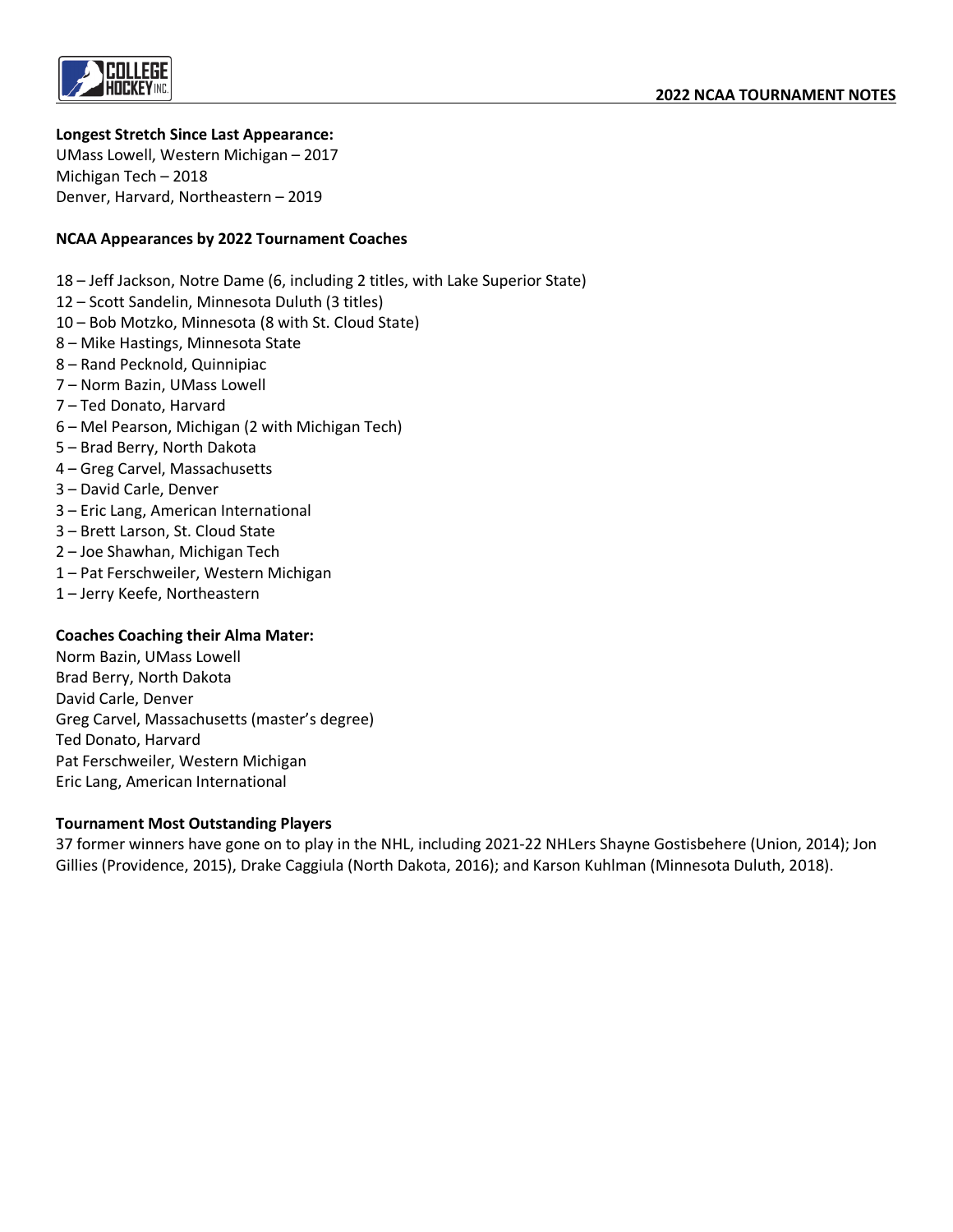

#### **TEAMS BY THE NUMBERS**

#### **2021-22 Records vs. Other NCAA Tournament Teams** *(alphabetical)*

American International – 0-3-1 Denver – 7-6-0 Harvard – 2-2-0

Mass Lowell – 2-4-1 Michigan – 9-7-1 Michigan Tech – 0-5-1 Minnesota – 7-8-0 Minnesota Duluth – 12-11-2 Minnesota State – 9-2-0 North Dakota – 11-7-1 Northeastern – 2-5-0 Notre Dame – 6-4-0 Quinnipiac – 4-3-1 St. Cloud State – 5-11-4 Western Michigan – 9-10-1

#### **Last 10 Games**

Minnesota State – 10-0-0 Minnesota – 9-1-0 Harvard – 8-2-0 Michigan – 8-2-0 North Dakota – 8-2-0 American International – 7-2-1 Massachusetts – 7-3-0 Notre Dame – 7-3-0 Minnesota Duluth – 6-3-1 Denver – 6-4-0 Mass Lowell – 6-4-0 Northeastern – 6-4-0 Quinnipiac – 6-4-0 Western Michigan – 6-4-0 Michigan Tech – 5-4-1 St. Cloud State – 4-5-1

## **Active Unbeaten Streaks**

15 – Minnesota State (15-0-0) 5 – American International (5-0-0) 4 – Michigan (4-0-0) 4 – Minnesota Duluth (4-0-0) 3 – Harvard (3-0-0) 3 – Massachusetts (3-0-0)

## **Since Christmas**

Minnesota State – 19-1-0 (.950) American International – 19-4-2 (.800) Michigan – 15-3-1 (.816) Denver – 16-4-1 (.786) Minnesota – 14-4-0 (.778) Quinnipiac – 17-5-0 (.773) Notre Dame – 15-6-0 (.714) Harvard – 15-6-2 (.696) Michigan Tech – 11-5-2 (.667) Western Michigan – 12-6-1 (.658) Massachusetts – 13-8-0 (.619) Mass Lowell – 11-7-0 (.611) Northeastern – 12-8-0 (.600) North Dakota – 11-7-1 (.605) Minnesota Duluth – 10-9-3 (.523) St. Cloud State – 8-8-4 (.500)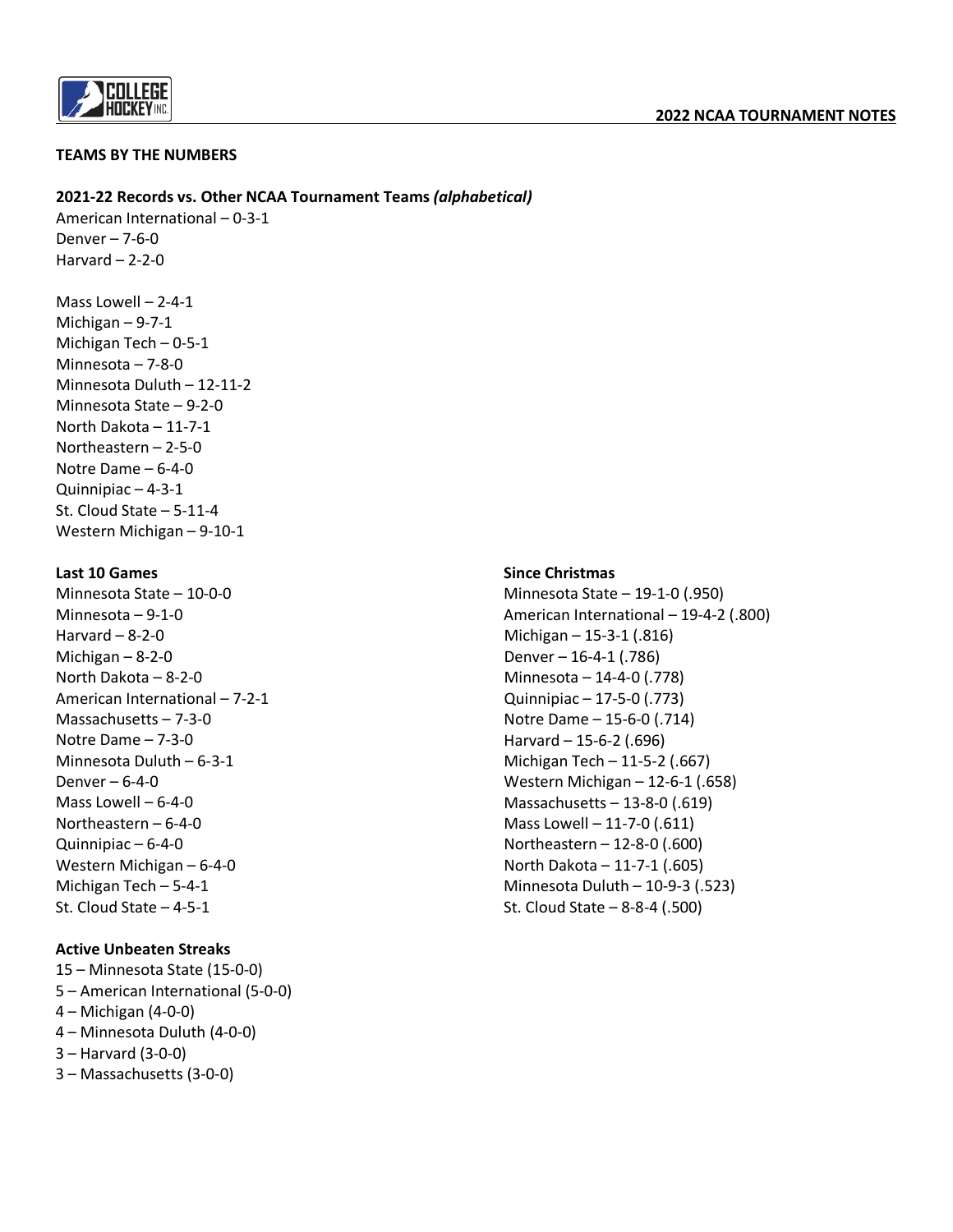

## **Highest scoring pairs of teammates**

- 98 points Bobby Brink (55)/Cole Guttman (43), Denver
- 98 points Nathan Smith (49)/Julian Napravnik (49), Minnesota State
- 84 points Brian Halonen (44)/Trenton Bliss (40), Michigan Tech
- 82 points Drew Worrad (44)/Ethen Frank (38), Western Michigan
- 81 points Bobby Trivigno (48)/Scott Morrow (33), Massachusetts
- 42 goals Ethen Frank (26)/Jason Polin (16), Western Michigan

40 goals – Aidan McDonough (24)/Sam Colangelo (12), Northeastern 39 goals – Ryan Sandelin (21)/Nathan Smith (18) *or* Julian Napravnik (18), Minnesota State 38 goals – Matty Beniers (19)/Brendan Brisson (19), Michigan

## **Highest scoring trios of teammates**

140 points – Bobby Brink (55)/Cole Guttman (43)/Carter Savoie (42), Denver 139 points – Nathan Smith (49)/Julian Napravnik (49)/Brendan Furry (41), Minnesota State 118 points – Drew Worrad (44)/Ethen Frank (36)/Ronnie Attard (36), Western Michigan 115 points – Matt Beniers (41)/Brendan Brisson (37)/Luke Hughes (37), Michigan 112 points – Brian Halonen (44)/Trenton Bliss (40)/Tommy Parrottino (28), Michigan Tech

58 goals – Carter Savoie (20)/Cameron Wright (20)/Cole Guttman (18), Denver 57 goals – Ryan Sandelin (21)/Nathan Smith (18)/Julian Napravnik (18), Minnesota State 55 goals – Matty Beniers (19)/Brendan Brisson (19)/Luke Hughes (17), Michigan 55 goals – Ethen Frank (26)/Jason Polin (16)/Ronnie Attard (13), Western Michigan 46 goals – Brian Halonen (21)/Logan Pietila (13)/Trenton Bliss (12), Michigan Tech

## **Teams with the most:**

10+ Goal Scorers: 8 – Denver 20+ Goal Scorers: 2 – Denver 10+ Point Players: 17 – Notre Dame 20+ Point Players: 10 – Minnesota State 30+ Point Players: 8 – Denver 40+ Point Players: 4 – Denver, Minnesota State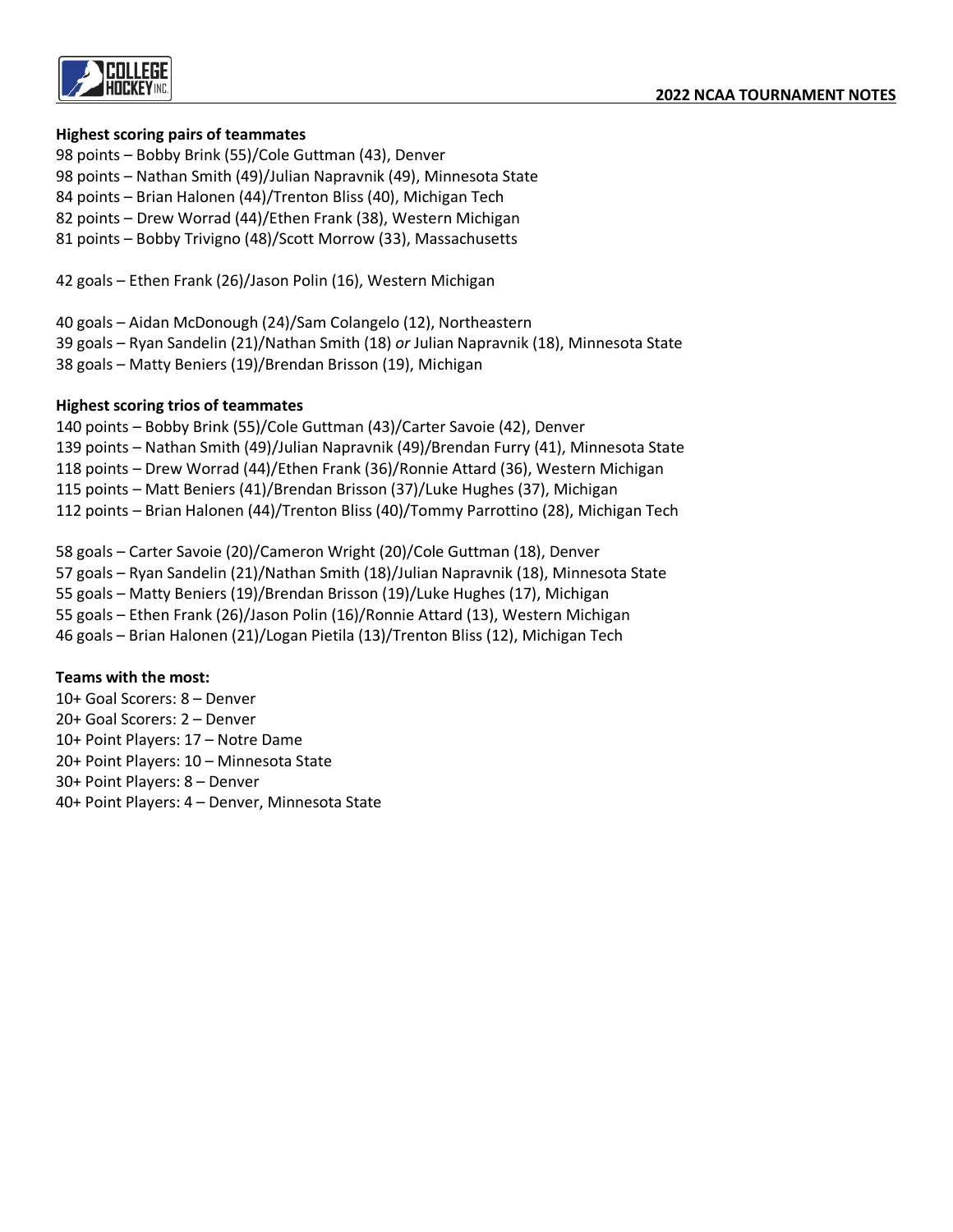

#### **Most seniors (incl. graduate students):**

13 – Minnesota Duluth 12 – Quinnipiac, St. Cloud State

## **Fewest seniors:**

5 – Denver, North Dakota 6 – Harvard, Minnesota, Northeastern

20 – St. Cloud State

#### **Top-scoring senior classes (incl. graduate students):**

250 points – Quinnipiac 197 points – Michigan Tech 195 points – St. Cloud State 186 points – Western Michigan 180 points – American International

## **Top-scoring junior classes:**

206 points – Minnesota State 139 points – Minnesota 116 points – American International 115 points – UMass Lowell 113 points – Harvard

## **Top-scoring defense corps:**

131 points – Michigan 118 points – Minnesota State, Quinnipiac 114 points – Massachusetts 113 points – Denver

## **Brothers in the NCAA Tournament:**

Bryce (Minnesota) and Easton (St. Cloud State) Brodzinski Eric (Michigan Tech) and Darian (Minnesota Duluth) Gotz Riley and Jack Hughes (Northeastern) Ty and Dylan Jackson (Northeastern) Trevor and Justin Janicke (Notre Dame) Jack (Minnesota) and Nick (St. Cloud State) Perbix Logan and Blake Pietila (Michigan Tech) Graham and Landon Slaggert (Notre Dame) Jake and Evan Stella (American International)

#### **Most freshmen:**

9 – Denver, Harvard, North Dakota 8 – Minnesota State

#### **Fewest freshmen**

4 – St. Cloud State 5 – Five teams tied w/

#### **Most freshmen and sophomores:**

20 – Western Michigan

#### **Top-scoring sophomore classes:**

203 points – Michigan 115 points – Denver 107 points – North Dakota 106 points – Minnesota State 86 points – Notre Dame

## **Top-scoring freshman classes:**

133 points – Denver 111 points – Harvard 102 points – Michigan 89 points – Minnesota 88 points – Massachusetts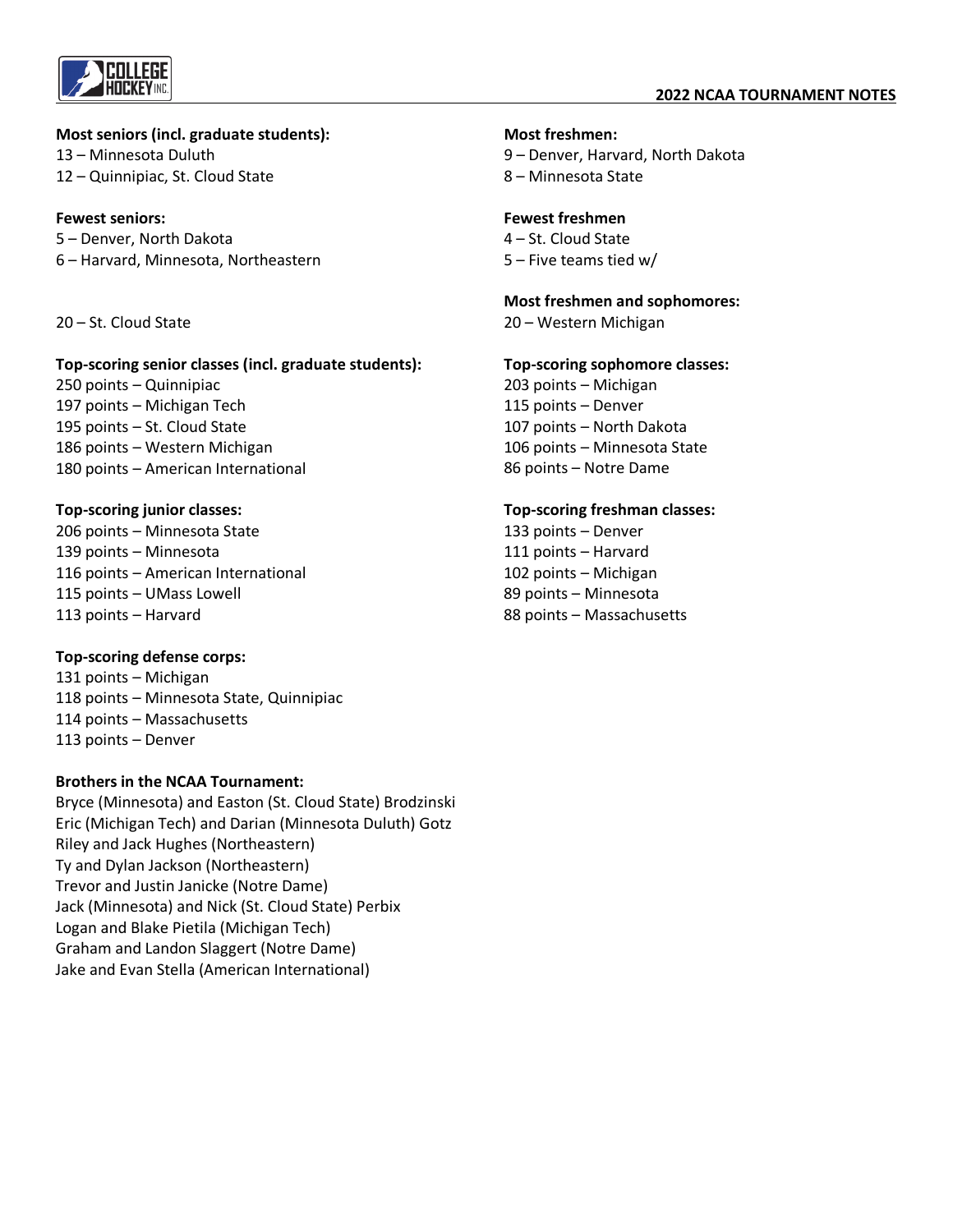

## **GEOGRAPHIC BREAKDOWN**

12 countries, including 28 states, 7 Canadian provinces, and 1 Canadian territory are represented on 2022 NCAA Tournament rosters.

## **Players By State**

- 93 Minnesota (21% of all players)
- 59 Michigan
- 27 Massachusetts
- 18 Illinois, New York
- 15 -- Wisconsin
- 12 California
- 11 New Jersey
- 7 Florida, North Dakota
- 6 Colorado
- 5 Alaska, Connecticut
- 4 Indiana, Missouri, Ohio, Rhode Island, Texas
- 3 Virginia
- 2 Arizona, North Carolina, Tennessee
- 1 Iowa, Nebraska, Oklahoma, South Dakota, Washington

## **Players By Province/Territory**

- 30 Ontario
- 25 Alberta
- 20 British Columbia
- 13 Quebec
- 7 Saskatchewan
- 3 Manitoba, Nova Scotia
- 1 Northwest Territories

## **By Country**

- 307 United States (70%)
- 102 Canada (23%)
- 11 Sweden
- 6 Finland
- 2 Czech Republic, Slovakia
- 1 Australia, Austria, Germany, Netherlands, Slovenia, Switzerland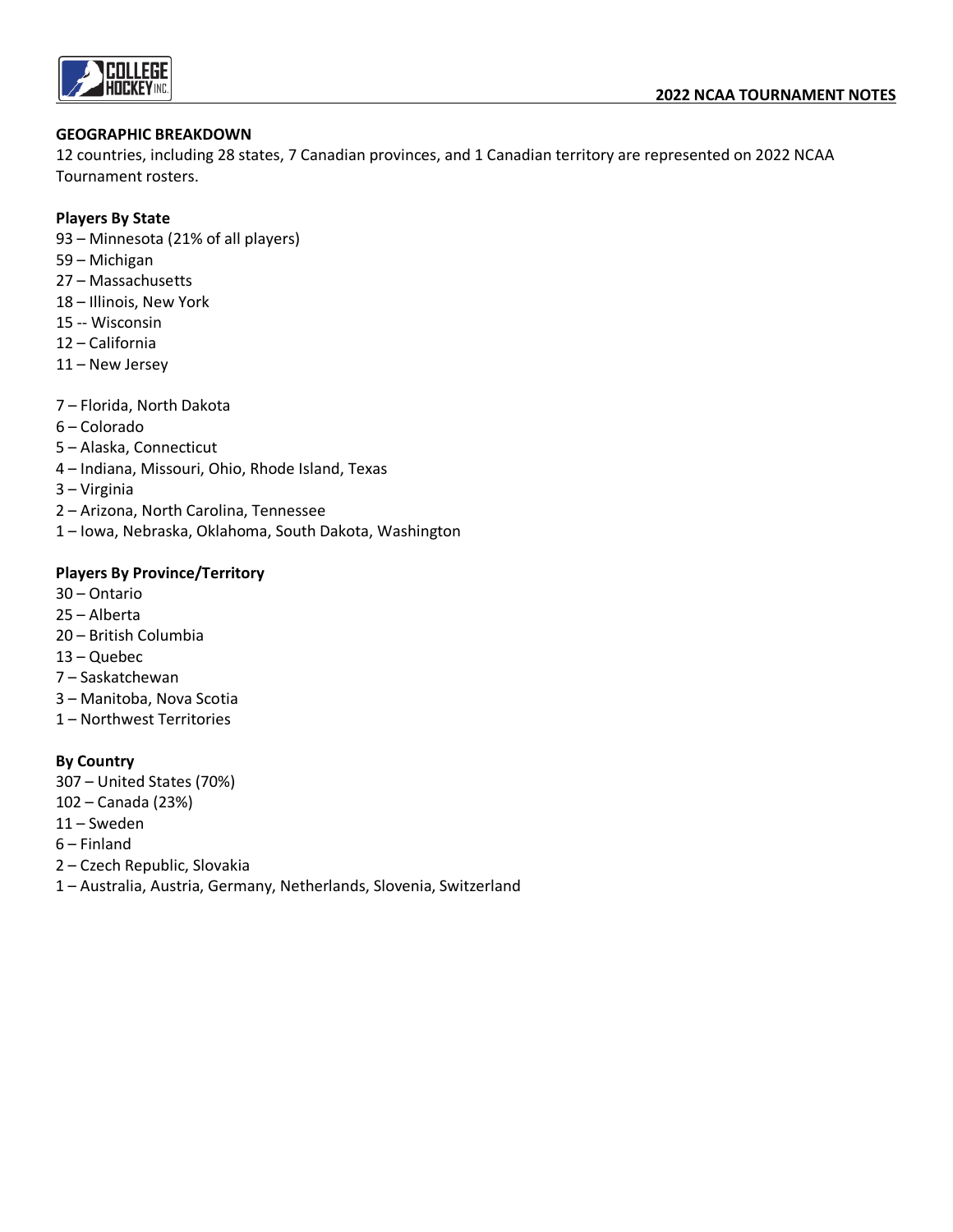

#### **IN THE NHL**

**323 former NCAA players have appeared in an NHL game this season (***through games of March 20***) Full list:** <https://collegehockeyinc.com/2021-22-alums-nhl.php>

#### **Most NCAA Alumni in the NHL, by Season**

327 – 2018-19 323 – 2021-22 314 – 2016-17 310 – 2017-18 305 – 2013-14

Michigan – 19

## **48 schools have had an alum in the NHL this season**

**Colleges producing the most NHLers in 2021-22:** Minnesota, North Dakota – 24 Boston University – 21 Boston College – 20

# **15 of the 16 schools in the tournament have had an alum in the NHL this season (American International is the exception). Those not listed above:**

Notre Dame – 14 Minnesota Duluth – 13 Denver, Massachusetts – 12 Harvard, St. Cloud State – 11 Western Michigan – 9 Northeastern – 8 Michigan Tech, Minnesota State, Quinnipiac, UMass Lowell – 4

## **NHL Teammates Whose Alma Maters Meet in the First Round** *(NHL rosters as of March 21)***:**

Buffalo: Drake Caggiula (Buffalo) and Vinnie Hinostroza/Anders Bjork (Notre Dame) Colorado: Erik Johnson (Minnesota) and Cale Makar (Massachusetts) Los Angeles: Matt Roy (Michigan Tech) and Mikey Anderson/Alex Iafallo (Minnesota Duluth) Los Angeles: Cal Petersen (Notre Dame) and Troy Stecher (North Dakota) Montreal: Rem Pitlick (Minnesota) and William Lagesson (Massachusetts) Nashville: Matt Benning (Northeastern) and Matt Tennyson (Western Michigan) NY Islanders: Brock Nelson/Zach Parise (North Dakota) and Anders Lee/Kyle Palmieri (Notre Dame) NY Rangers: Ryan Lindgren (Minnesota) and Justin Braun/Frank Vatrano (Massachusetts) Pittsburgh: Danton Heinen/Jason Zucker (Denver) and Chad Ruhwedel (UMass Lowell) Pittsburgh: John Marino (Harvard) and Teddy Blueger (Minnesota State) San Jose: Mario Ferraro (Massachusetts) and Scott Reedy (Minnesota) Winnipeg: Paul Stastny (Denver) and Connor Hellebuyck (UMass Lowell)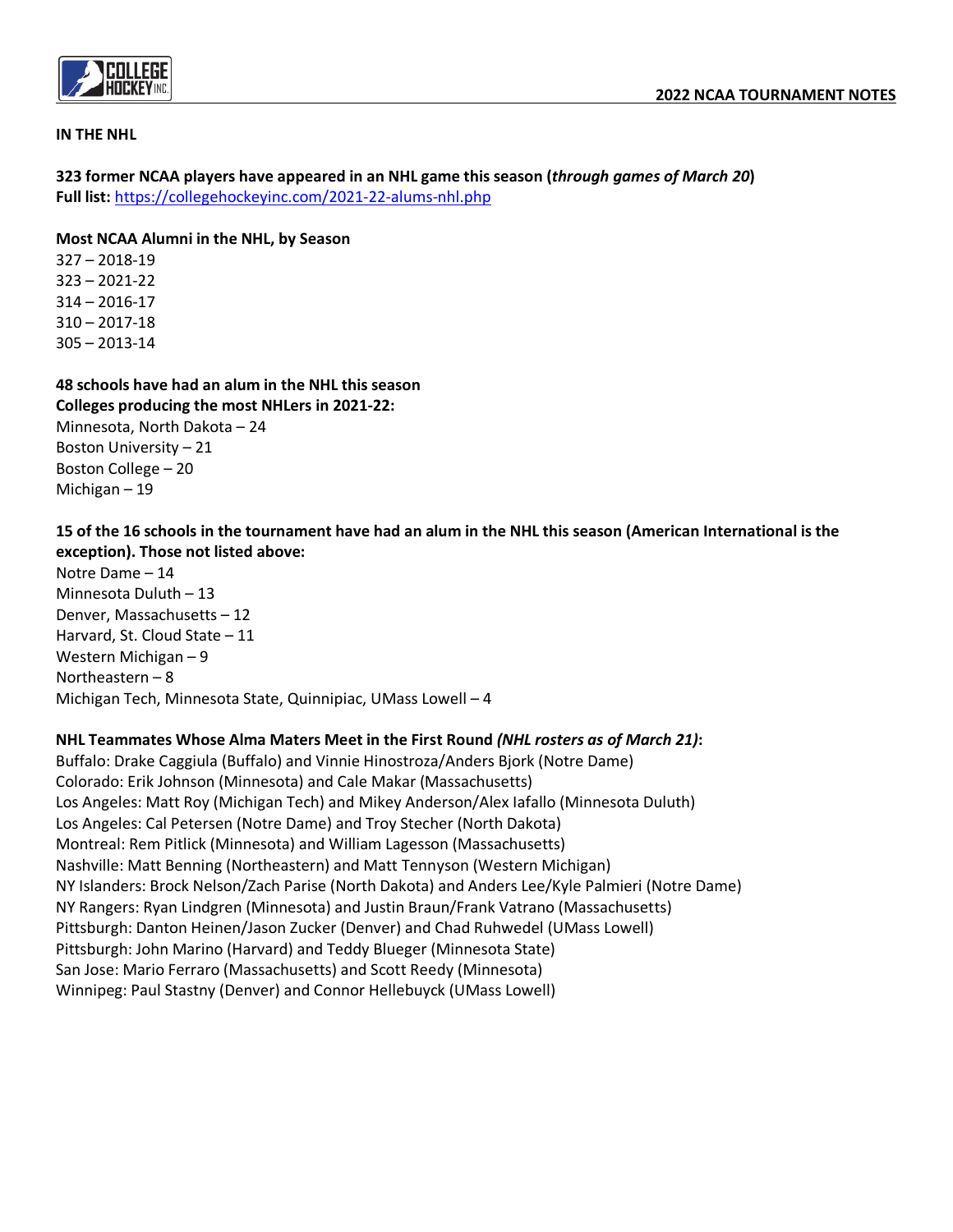

## **FORMER NCAA PLAYERS IN THE NHL THIS YEAR**

## **By years in school (67% played at least three years)**

Four years – 92 Three years – 126 Two years – 72 One year – 33

#### **By position:** 187 forwards

111 defensemen

## **By NHL Draft status:**

113 were first- or second-round picks 126 were third- through ninth-round picks 84 were undrafted free agents

#### **By nationality:** 227 Americans

84 Canadians 12 Europeans

## **FUTURE NHLers**

**More than 200 NHL Draft Picks played college hockey this season. 104 are in the NCAA Tournament, including 12 firstround picks:** 

Owen Power, Michigan (Buffalo, 1st, 2021) Matty Beniers, Michigan (Seattle, 2nd, 2021) Luke Hughes, Michigan (New Jersey, 4th, 2021) Kent Johnson, Michigan (Columbus, 5th, 2021) Matthew Coronato, Harvard (Calgary, 13th, 2021) Chaz Lucius, Minnesota (Winnipeg, 18th, 2021) Mackie Samoskevich, Michigan (Florida, 24th, 2021) Corson Ceulemans, Wisconsin (Columbus, 25th, 2021) Jake Sanderson, North Dakota (Ottawa, 5th, 2020) Brendan Brisson, Michigan (Vegas, 29th, 2020) John Beecher, Michigan (Boston, 30th, 2019) Ryan Johnson, Minnesota (Buffalo, 31st, 2019)

## **All 16 NCAA Tournament teams have at least one NHL Draft pick on their roster. Draft picks per team:**

Minnesota – 14 Michigan – 13 Denver – 12 Harvard – 11 North Dakota, Notre Dame – 9 Northeastern – 8 Massachusetts, Minnesota Duluth – 7 St. Cloud State – 5 Minnesota State, Quinnipiac, UMass Lowell, Western Michigan – 2 American International, Michigan Tech – 1